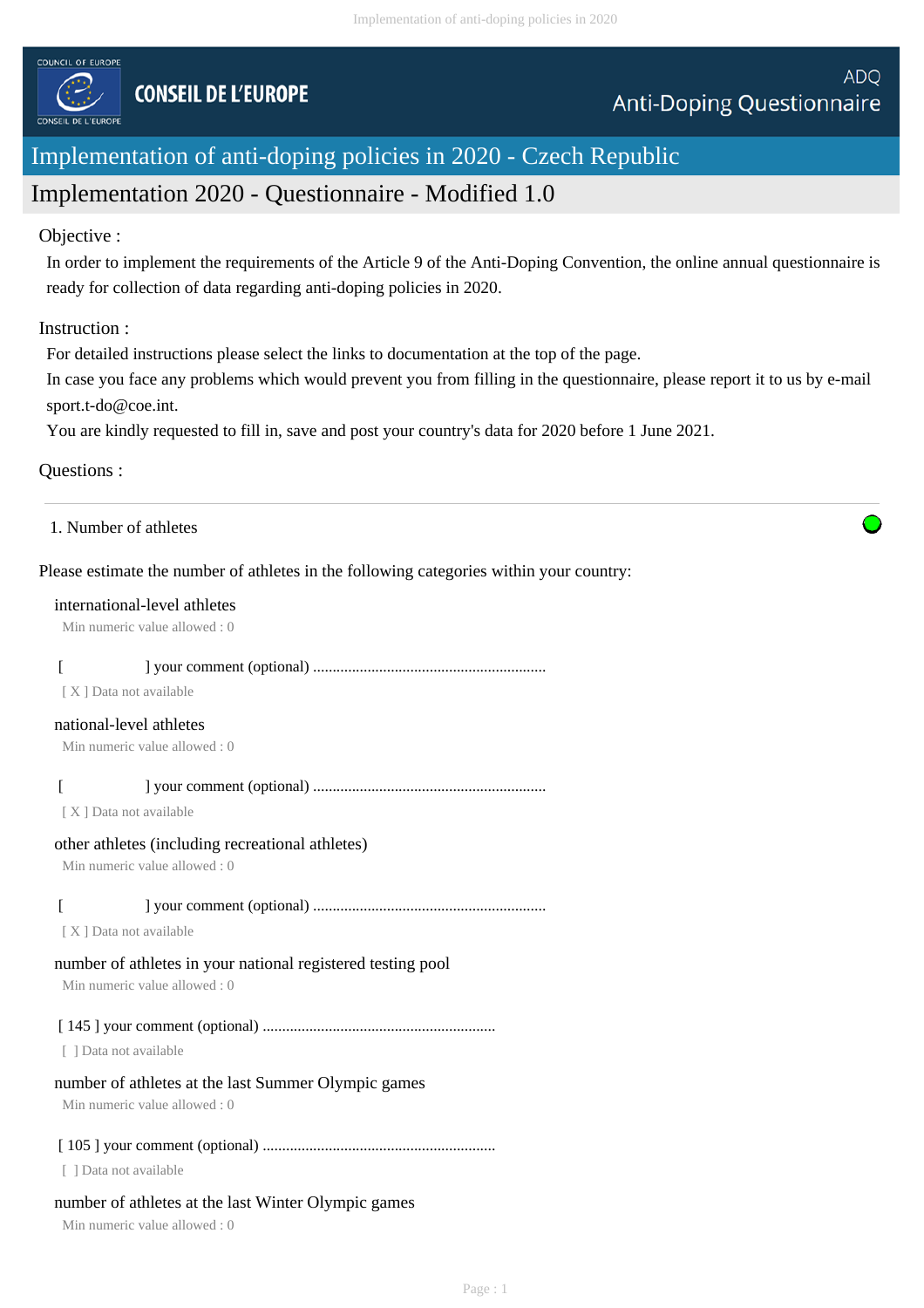| [ ] Data not available                                                                                                                     |
|--------------------------------------------------------------------------------------------------------------------------------------------|
| number of athletes at the last Summer Paralympic games<br>Min numeric value allowed: 0                                                     |
| [ ] Data not available                                                                                                                     |
| number of athletes at the last Winter Paralympic games<br>Min numeric value allowed: 0                                                     |
| [ ] Data not available                                                                                                                     |
| 2. Doping definition                                                                                                                       |
| What is the definition of "doping in sport" used in your country?                                                                          |
|                                                                                                                                            |
|                                                                                                                                            |
|                                                                                                                                            |
|                                                                                                                                            |
| 3. Doping list                                                                                                                             |
| Which list of banned pharmacological classes of doping agents and doping methods (i.e. Prohibited List) is implemented in<br>your country? |
| [X] Prohibited List, as adopted by the Executive Committee of WADA. Your comment (optional)                                                |
| List of banned pharmacological classes of doping agents and doping methods, as adopted by the Monitoring Group (T-DO). Your                |
| [ ] Prohibited List, as adopted by the Conference of Parties of the International Convention against Doping in Sport (UNESCO). Your        |
|                                                                                                                                            |
| 4. Additional doping lists                                                                                                                 |
| For the purposes of restricting availability of doping substances, are there other lists than those defined in the question 3?             |
| (X) Yes, please specify: Government Regulation                                                                                             |
|                                                                                                                                            |
| Attachments<br>Governent Regulation 454/2009 : http://https://www.zakonyprolidi.cz/cs/2009-454                                             |
| 5. Anti-doping laws                                                                                                                        |

Are there any anti-doping laws in your country?

[ ] Anti-doping law (other than ratification of the Convention). Your comment (optional) ............................................................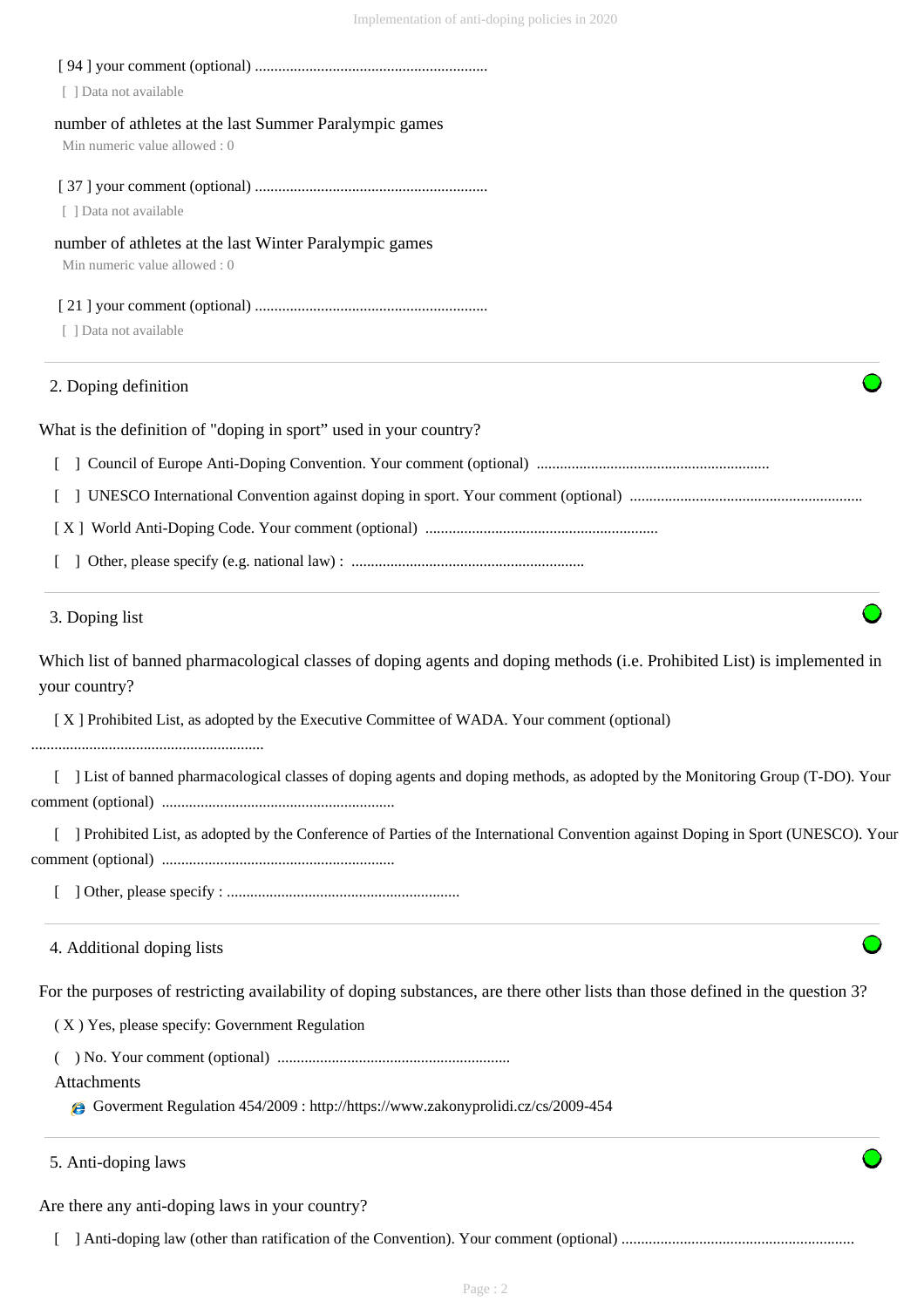[ ] Other public law rules, please specify: ............................................................

[ X ] No. Your comment (optional) ............................................................

6. National Anti-Doping Organisation (NADO)

What is the legal status of your national anti-doping organisation? Please upload the statutes, if possible

- ( X ) Public authority. Your comment (optional) ............................................................
- ( ) Non-governmental organisation. Your comment (optional) ............................................................
- ( ) Private company. Your comment (optional) ............................................................

( ) National Olympic Committee acting as a NADO. Your comment (optional) ............................................................

( ) Other, please specify : ............................................................

# 7. NADO activities

Which of the activities below are conducted by your national anti-doping organisation? Please upload the organisational chart, if possible

|                                                | Yes. Your comment<br>(optional) | No, please specify which<br>organisation is in charge            |
|------------------------------------------------|---------------------------------|------------------------------------------------------------------|
| Co-ordination of action by public authorities  | (X)                             |                                                                  |
| Co-ordination of the fight against trafficking | (X)                             |                                                                  |
| Testing (doping control)                       | (X)                             |                                                                  |
| Results management                             | (X)                             |                                                                  |
| Disciplinary procedures                        |                                 | $(X)$ Disciplinary<br>Committee on National Sport<br>Federations |
| Education and/or information                   | (X)                             |                                                                  |
| Research                                       | (X)                             |                                                                  |

#### 8. Funding of anti-doping programme

#### What was the annual budget of the NADO for the 2020 calendar year?

Min numeric value allowed : 0

#### [ 19200000 ] amountCZKCurrency

[ ] Data not available

#### 9. Funding sources

How is the NADO funded? Please select all that apply and indicate an estimate in percentages:

[ X ] Government95%

[ ] National Lottery programme ............................................................ %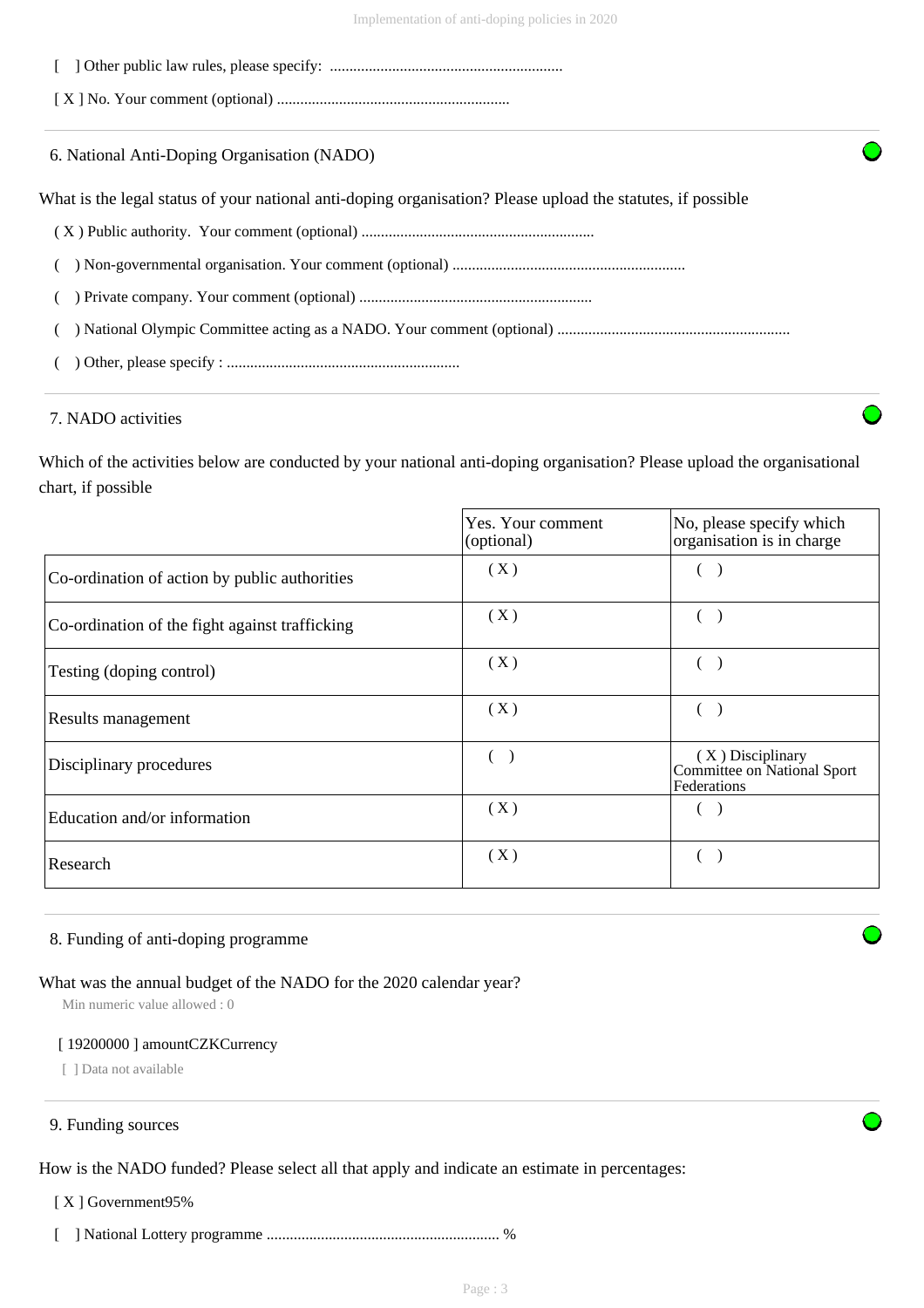| [X] Fee for service5%                                                                                                                                     |
|-----------------------------------------------------------------------------------------------------------------------------------------------------------|
|                                                                                                                                                           |
|                                                                                                                                                           |
| 10. Distribution of funding                                                                                                                               |
| What percentage of NADO's annual budget is put towards the following core programs?                                                                       |
| [10] Testing (including equipment, transportation, sample collection personnel fees)                                                                      |
| [48] Sample analysis                                                                                                                                      |
| [1] Investigations                                                                                                                                        |
| [7] Education                                                                                                                                             |
| [0] Research                                                                                                                                              |
| [5] Results Management/Legal                                                                                                                              |
| [1] Therapeutic Use Exemptions (TUEs)                                                                                                                     |
| [ ] Data not available                                                                                                                                    |
| 11. Other funding for the anti-doping programme                                                                                                           |
| Are other institutions funding any parts of the national anti-doping programme (e.g. laboratories, research, WADA<br>contribution, Unesco Voluntary Fund) |
|                                                                                                                                                           |
| $(X)$ No                                                                                                                                                  |
| 12. Sport budget                                                                                                                                          |
| What amount has been allocated to sport from the State budget through the national ministry responsible for sport for the year<br>2020?                   |
| [9400000] amount thousands CZK (9,4 billions) currency / other information<br>[ ] Data not available                                                      |
| 13. Limiting public funding to organisations                                                                                                              |
| Is public funding withheld from organisations that do not comply with anti-doping regulations and related legal instruments?                              |
|                                                                                                                                                           |
|                                                                                                                                                           |
|                                                                                                                                                           |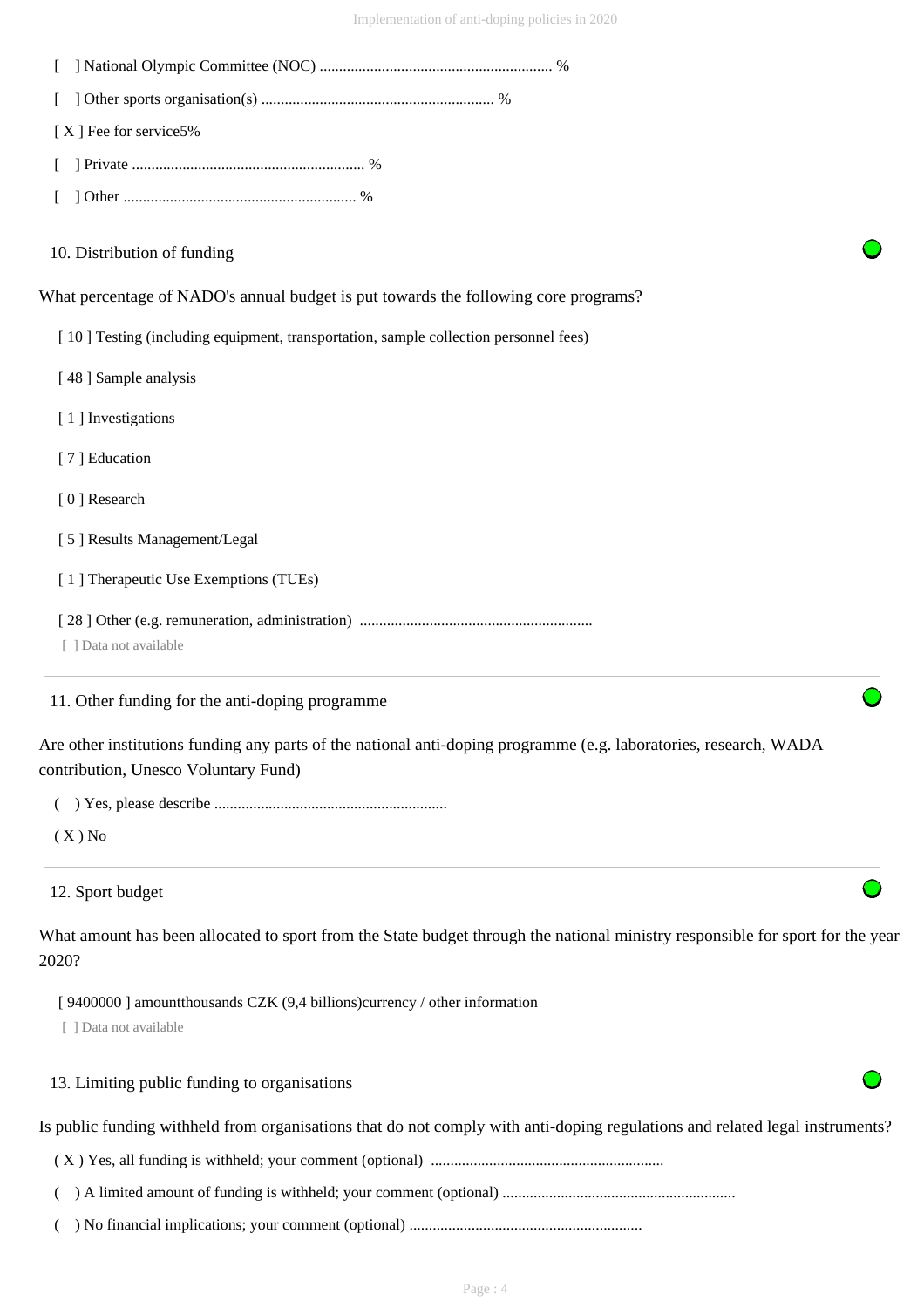| Imprementation of anti-doping poncies in 2020                                                                                                                             |
|---------------------------------------------------------------------------------------------------------------------------------------------------------------------------|
|                                                                                                                                                                           |
| 14. Limitation of public funding of persons                                                                                                                               |
| Is sport-related financial assistance provided by public authorities withheld from banned athletes or athlete support personnel<br>during the period of their suspension? |
|                                                                                                                                                                           |
|                                                                                                                                                                           |
|                                                                                                                                                                           |
| ) Not applicable (no sport-related financial assistance is provided by public authorities to athletes or support personnel); your                                         |
|                                                                                                                                                                           |
| 15. Testing programme                                                                                                                                                     |
| Does your country have a national testing programme?                                                                                                                      |
| $(X)$ Yes                                                                                                                                                                 |
|                                                                                                                                                                           |
| 16. Elements of the testing programme                                                                                                                                     |
| What elements of the testing program are implemented by the NADO?                                                                                                         |
| [X] Risk assessment and test distribution planning (TDP)                                                                                                                  |
| [X] Registered testing pool                                                                                                                                               |
| [X] Random selection of athletes                                                                                                                                          |
| [X] Targeted selection of athletes                                                                                                                                        |
| [X] In-competition testing                                                                                                                                                |
| [X] Out-of-competition testing                                                                                                                                            |
| [X] No-advance notice testing                                                                                                                                             |
| [X] Blood testing                                                                                                                                                         |
| [X] Athlete biological passport (ABP) modules                                                                                                                             |
|                                                                                                                                                                           |
|                                                                                                                                                                           |
| 17. Quality certificate                                                                                                                                                   |
| Is your NADO or part of its procedures certified according to a quality standard (such as ISO or any other quality assurance<br>system)?                                  |

( X ) Yes, please specify which standard, its scope and validitySN ES ISO 9001:2016

- ( ) In progress, please specify ............................................................
- ( ) No. Your comment (optional) ............................................................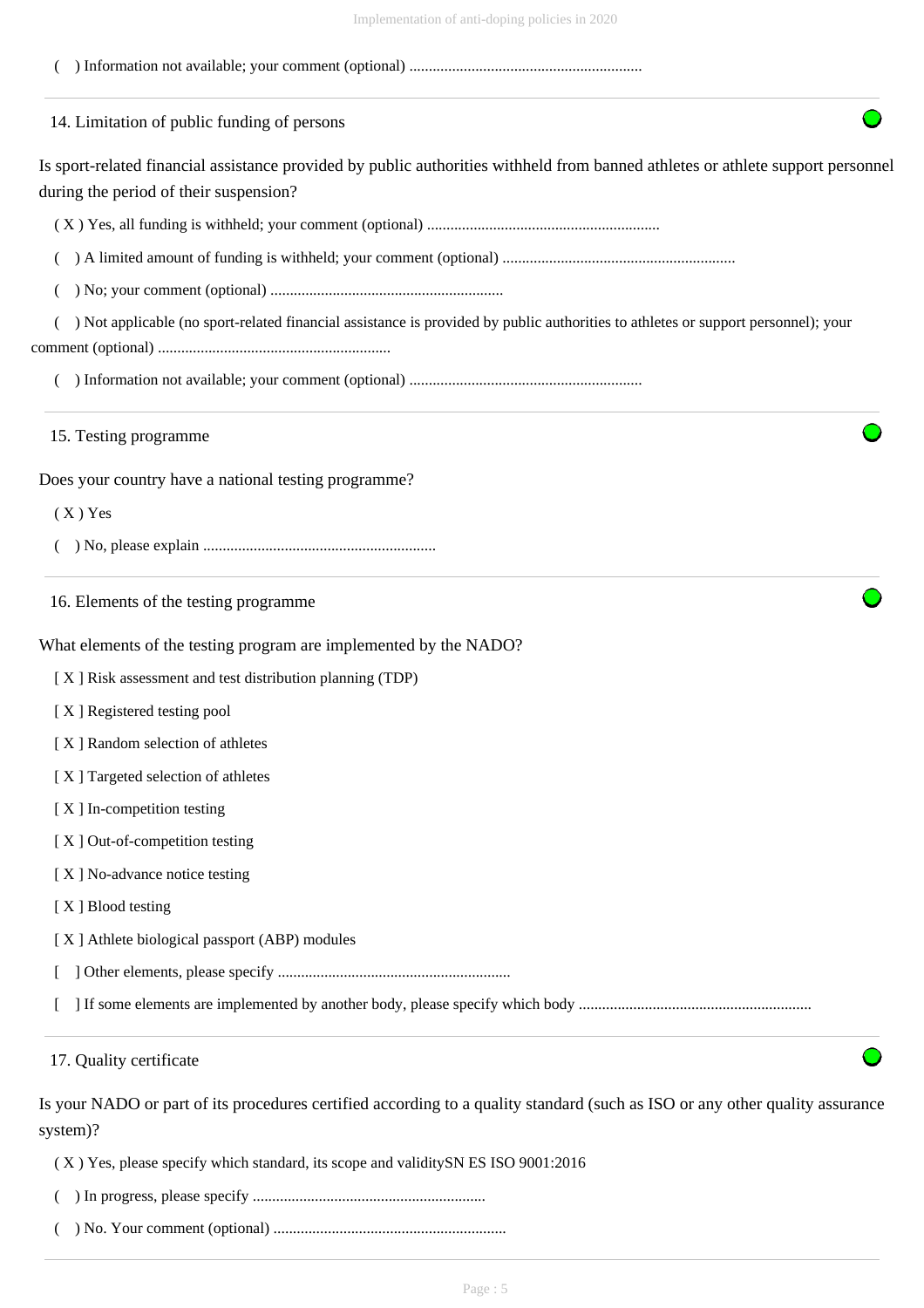# 18. NADO staff, committee members and other anti-doping specialists

Please outline below how many NADO staff, committees' members and other anti-doping specialists are involved in the coordination and management of your anti-doping programs (except sample collection personnel)

Min numeric value allowed : 0

[ 8 ] staff full time

[ 0 ] staff part time

[ 25 ] committees' members (including, but not limited to, members of the disciplinary panels, NADO Board, TUE, education, whereabouts, scientific, athletes, appeals, ethics and/or other committees)

[43] other specialists, please describeDCO

[ ] Data not available

19. Sample collection personnel

Do you have sample collection personnel (SCP) ?

( X ) Yes, within the NADO

( ) Yes, through a service provider (Delegated third party) ............................................................

( ) No, please explain ............................................................

# 20. Number of DCOs and BCOs

How many doping control officers (DCOs), blood control officers (BCOs) and chaperones are in your sample collection personnel programme?

Min numeric value allowed : 0

[ 43 ] DCOs; your comment (optional) ............................................................

[ 19 ] BCOs; your comment (optional) ............................................................

[ 0 ] Chaperones; your comment (optional) ............................................................

[ ] Data not available

#### 21. Laboratory

Is there a doping control laboratory in your country?

- [ ] Yes, accredited or approved by WADA in accordance with the International Standard for Laboratories
- [ ] No, but a preparatory process is in progress to apply for accreditation or approval by WADA

[ X ] No

### 22. Use of WADA laboratories

Which WADA-accredited or approved laboratories are used for analysis of samples collected by your NADO as a Testing authority within your national testing program in the year 2020? Please list all that applies, including the laboratory in your own country (if you use it) and indicate the percentage of samples analysed in each laboratory. Enter "0", if you don't use this laboratory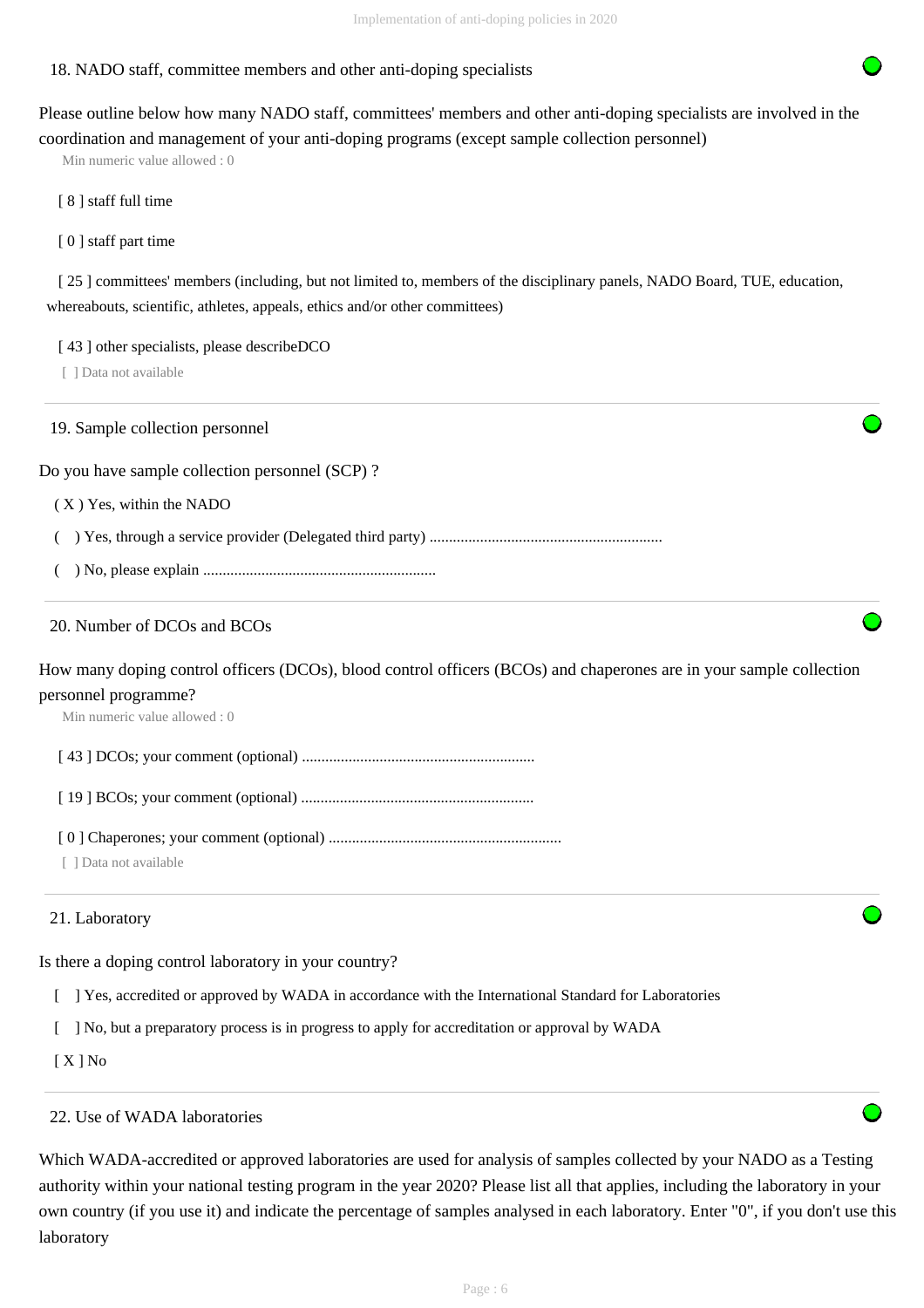|                            | % of NADO samples (estimate) |
|----------------------------|------------------------------|
| ANKARA, TURKEY             | $\boldsymbol{0}$             |
| ATHENS, GREECE             | $\boldsymbol{0}$             |
| <b>BANGKOK, THAILAND</b>   | $\boldsymbol{0}$             |
| <b>BARCELONA, SPAIN</b>    | $\boldsymbol{0}$             |
| <b>BEIJING, CHINA</b>      | $\boldsymbol{0}$             |
| BLOEMFONTEIN, SOUTH AFRICA | $\boldsymbol{0}$             |
| <b>BUCHAREST, ROMANIA</b>  | $\boldsymbol{0}$             |
| COLOGNE, GERMANY           | $\boldsymbol{0}$             |
| DOHA, QATAR                | $\boldsymbol{0}$             |
| GHENT, BELGIUM             | $\boldsymbol{0}$             |
| HAVANA, CUBA               | $\boldsymbol{0}$             |
| HELSINKI, FINLAND          | $\boldsymbol{0}$             |
| KREISCHA, GERMANY          | 96                           |
| LAUSANNE, SWITZERLAND      | $\boldsymbol{0}$             |
| LONDON, UNITED KINGDOM     | $\boldsymbol{0}$             |
| LOS ANGELES, USA           | $\boldsymbol{0}$             |
| MADRID, SPAIN              | $\boldsymbol{0}$             |
| MONTREAL, CANADA           | $\boldsymbol{0}$             |
| NEW DELHI, INDIA           | $\boldsymbol{0}$             |
| <b>OSLO, NORWAY</b>        | $\boldsymbol{0}$             |
| PARIS, FRANCE              | $\boldsymbol{0}$             |
| RIO DE JANEIRO, BRAZIL     | $\boldsymbol{0}$             |
| ROMA, ITALY                | $\boldsymbol{0}$             |
| <b>SALT LAKE CITY, USA</b> | $\boldsymbol{0}$             |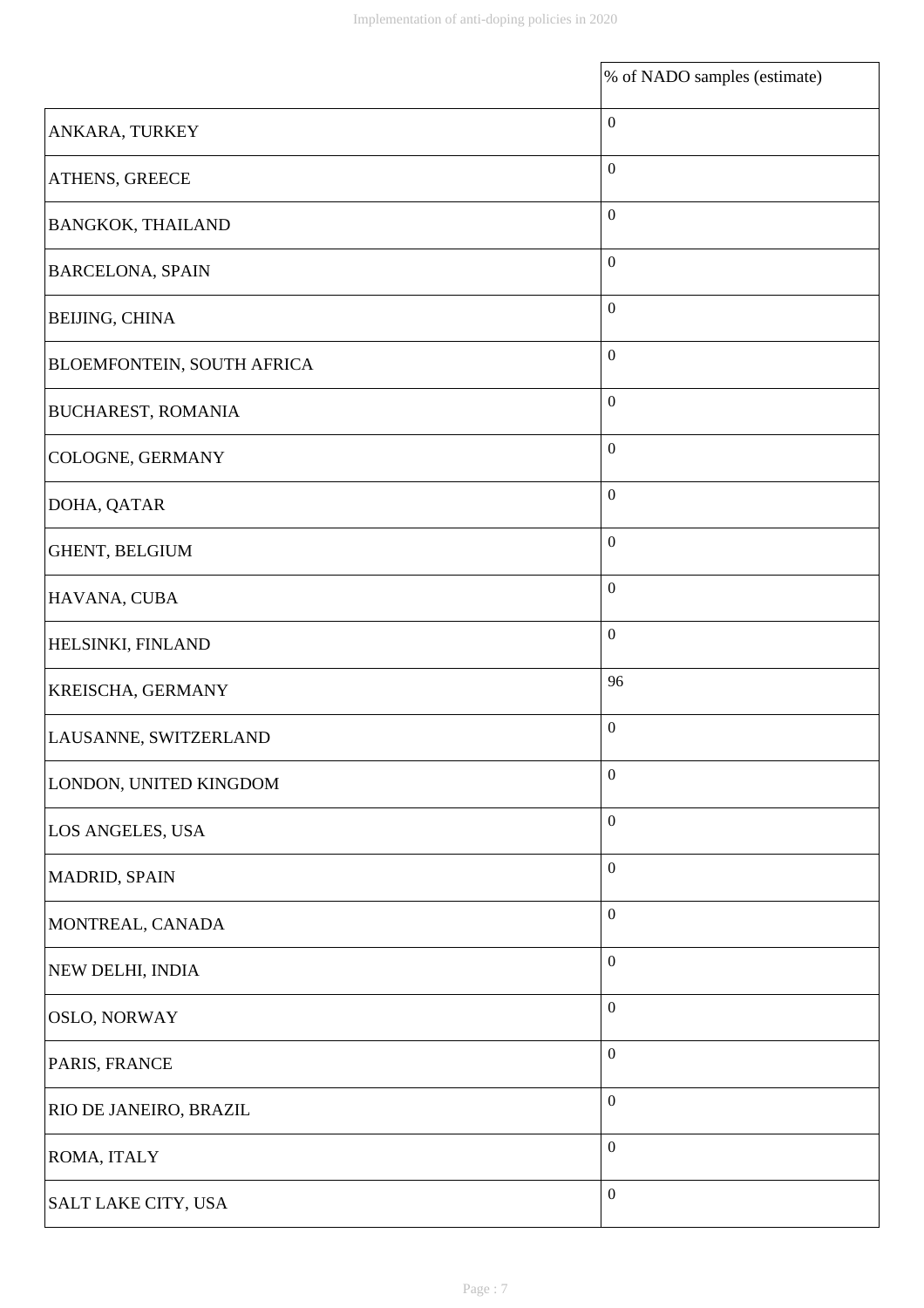| SEIBERSDORF, AUSTRIA      | $\overline{4}$ |
|---------------------------|----------------|
| <b>SEOUL, SOUTH KOREA</b> | $\theta$       |
| <b>STOCKHOLM, SWEDEN</b>  | $\overline{0}$ |
| SYDNEY, AUSTRALIA         | $\theta$       |
| TOKYO, JAPAN              | $\theta$       |
| WARSAW, POLAND            | $\Omega$       |

# 23. Testing statistics

How many samples were collected under your national testing program in the year 2020?

|                                                            | Urine | Blood (including ABP) |
|------------------------------------------------------------|-------|-----------------------|
| In-competition samples<br>Min numeric value allowed: 0     | 741   | v                     |
| Out-of-competition samples<br>Min numeric value allowed: 0 | 157   | 97                    |

[ ] Data not available

# 24. Testing abroad

Did you test athletes under your authority who reside or train abroad (directly or by subcontracting other ADOs or antidoping service providers)?

( X ) Yes; your comment (optional) ............................................................

- ( ) Not in 2020, but we have authorisation to do so; your comment (optional) ............................................................
- ( ) No, we do not have authorisation to do so; your comment (optional) ............................................................

#### 25. Disciplinary system

Please describe the disciplinary process for the anti-doping rule violations and application of the T-DO Recommendation on ensuring the independence of hearing panels (bodies) and promoting fair trial in anti-doping cases [T-DO/Rec(2017)01] http://rm.coe.int/recommendation-on-ensuring-the-independence-of-hearing-panels-bodies-a/1680735159

| Has your State established<br>centralised panel/body in<br>charge of all hearing<br>proceedings in anti-doping<br>matters (hearing panel)? | yes | no | no |
|--------------------------------------------------------------------------------------------------------------------------------------------|-----|----|----|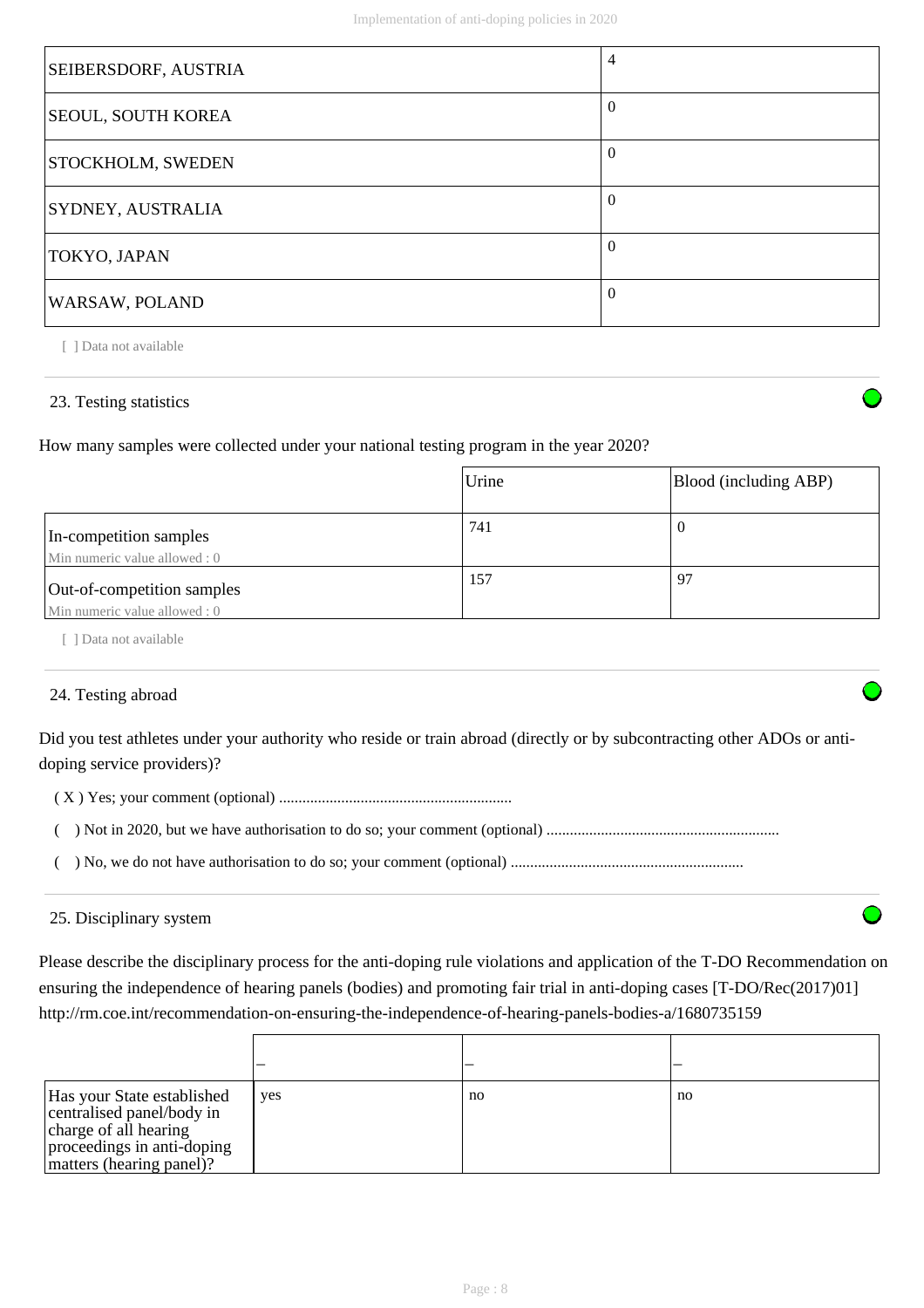| Is the hearing panel<br>independent, and<br>operationally independent<br>from sport movement (i.a.<br>national federations,<br>National Olympic<br>Committee, National<br>Paralympic Committee)? | yes | no | no |
|--------------------------------------------------------------------------------------------------------------------------------------------------------------------------------------------------|-----|----|----|
| Is the hearing panel<br>operationally independent<br>from the government?                                                                                                                        | yes | no | no |
| Is the hearing panel<br>operationally independent<br>from the NADO?                                                                                                                              | yes | no | no |
| Are you aware of T-<br>DO/Rec(2017)01?                                                                                                                                                           | yes | no | no |
| Is the composition of the<br>hearing panel in line with the<br>requirements outlined in T-<br>DO/Rec(2017)01?                                                                                    | yes | no | no |
| Are the rights of access to<br>justice ensured in accordance<br>with $T\text{-DO/Rec}(2017)01?$                                                                                                  | yes | no | no |
| Other comments                                                                                                                                                                                   | no  | no | no |

#### 26. Appeals system

Please describe the process for handling anti-roping rule violations appeals

 Describe, upload documents or add the link to the relevant content The Athlete may appeal to an impartial arbitration panel. The Commission, which meets in a maximum number of 5 people, will assess the whole case and decide at the National level on the final Decision. The Commission decides on anti-doping rule violations and appeals against TUEs.

[ ] Data not available

# 27. Anti-doping rule violations (ADRV)

How many anti-doping rule violations cases were initiated in 2020 and how many of these initiated cases resulted in the imposition of a sanction?

|                                                                                                                             | Initiated cases | Cases that resulted in a Cases that resulted in<br>sanction | no sanction |
|-----------------------------------------------------------------------------------------------------------------------------|-----------------|-------------------------------------------------------------|-------------|
| Presence of a prohibited substance or its<br>metabolites or markers in an athlete's sample<br>Min numeric value allowed : 0 | o               | 6                                                           | U           |
| Use or attempted use by an athlete of a<br>prohibited substance or a prohibited method<br>Min numeric value allowed : 0     | O               | $\Omega$                                                    | U           |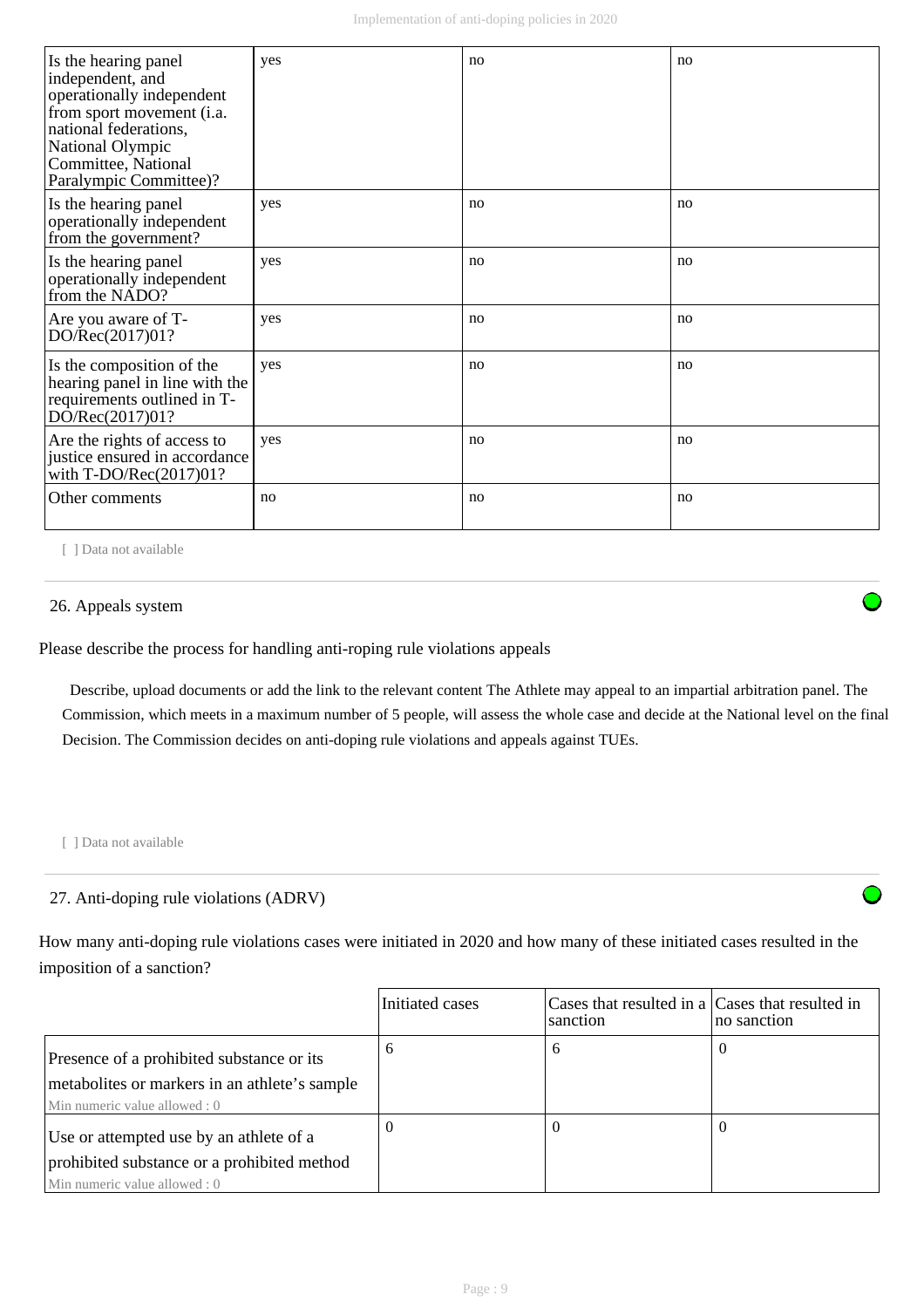| Evading, refusing or failing to submit to            | 6              | 6            | $\theta$ |
|------------------------------------------------------|----------------|--------------|----------|
| sample collection                                    |                |              |          |
| Min numeric value allowed: 0                         |                |              |          |
| Whereabouts failures<br>Min numeric value allowed: 0 | $\Omega$       | $\Omega$     | $\Omega$ |
| Tampering or attempted tampering with any            | $\Omega$       | $\Omega$     | $\Omega$ |
| part of doping control                               |                |              |          |
| Min numeric value allowed: 0                         |                |              |          |
| Possession of prohibited substances and              | $\Omega$       | $\Omega$     | $\Omega$ |
| prohibited methods                                   |                |              |          |
| Min numeric value allowed: 0                         |                |              |          |
| Trafficking or attempted trafficking in any          | $\mathbf{0}$   | $\mathbf{0}$ | $\theta$ |
| prohibited substance or prohibited method            |                |              |          |
| Min numeric value allowed: 0                         |                |              |          |
| Administration or attempted administration to        | $\overline{0}$ | $\Omega$     | $\Omega$ |
| any athlete of any prohibited method or              |                |              |          |
| prohibited substance                                 |                |              |          |
| Min numeric value allowed : 0                        |                |              |          |
| Complicity                                           | $\Omega$       | $\Omega$     | $\theta$ |
| Min numeric value allowed: 0                         |                |              |          |
| Prohibited association                               | $\overline{0}$ | $\Omega$     | $\theta$ |
| Min numeric value allowed: 0                         |                |              |          |

# 28. Whereabouts failures

How many of the following whereabouts failures have you registered in 2020?

#### [ 5 ] One missed test or filing failure

#### [0] Any combination of two missed tests and/or filing failures

[ ] Data not available

#### 29. Co-operation with law enforcement agencies

What measures have been taken to ensure co-operation between NADO and law enforcement agencies in limiting illegal availability of doping substances?

- [ ] Law, please specify -
- [ X ] Agreement, please specify Memorandum with National Antidrug Headquarters.
- [ X ] Ad hoc activities, please specify Cooperation with Police Department and Customs
- [ ] Other, please specify -
- [ ] None; your comment (optional)-

30. Sanctions for doping trafficking

Are there specific penalties or sanctions for illegal circulation of doping substances, in addition to those regulating the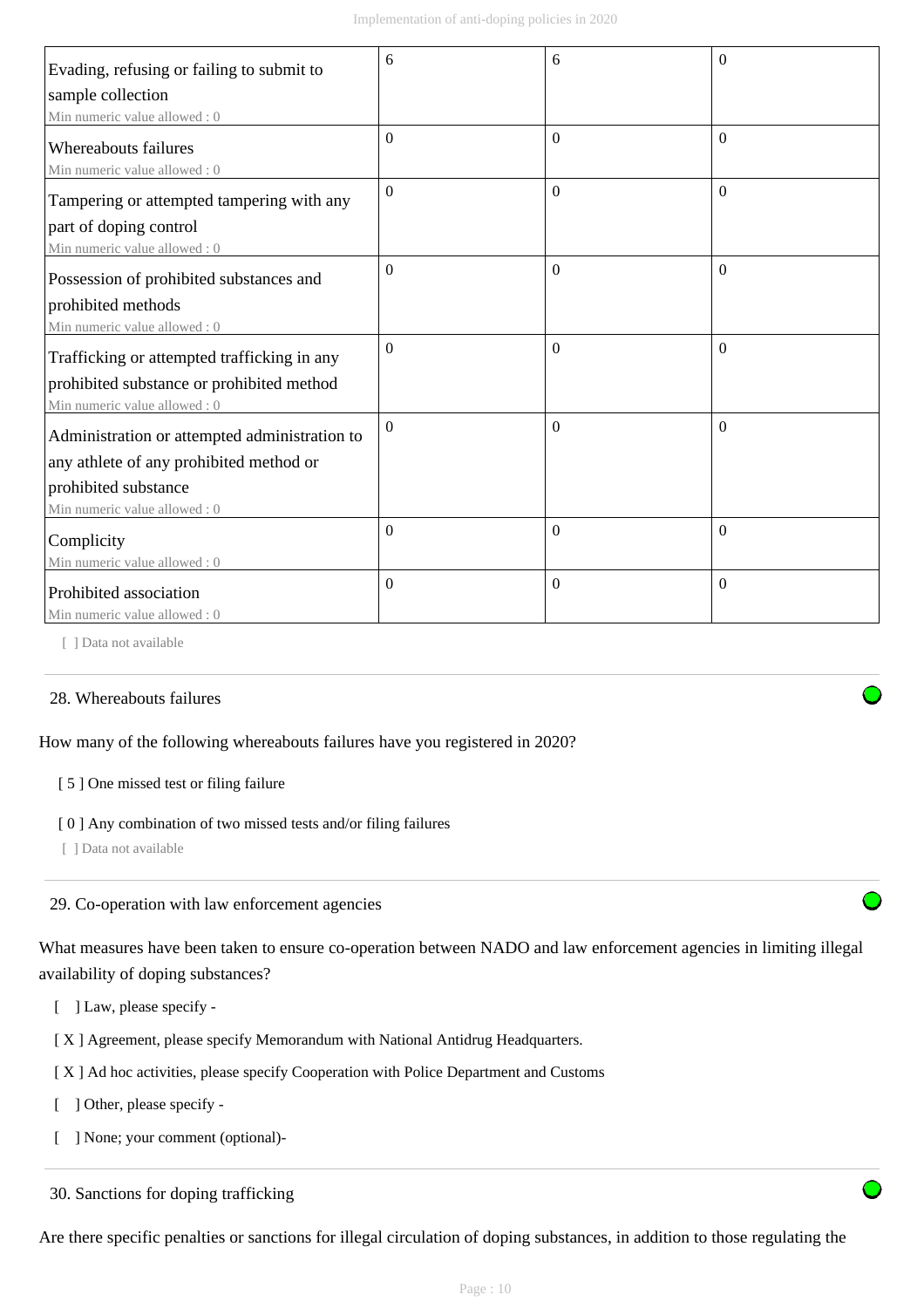#### movement of medicines and narcotics?

| [X] Criminal penalties, please specify Penal Code § 286-288 |  |  |  |  |
|-------------------------------------------------------------|--|--|--|--|
|                                                             |  |  |  |  |

- [ ] Financial penalties, please specify ............................................................
- [ ] Administrative or civil sanctions, please specify ............................................................
- [ ] Professional disciplinary actions, please specify ............................................................
- [ ] None of above, please explain ............................................................
- [ ] Not available; your comment (optional) ............................................................

#### 31. Statistics on doping trafficking

Do law enforcement agencies share data on the seizure of doping substances with the NADO?

- ( ) Yes, please specify how many seizures have been reported in 2020 ............................................................
- ( X ) No. Your comment (optional) ............................................................
- ( ) Other, please specify ............................................................

#### 32. Whistleblowers

Is your NADO implementing a whistleblower policy/programme?

- ( X ) Yes; any comment ............................................................
- ( ) No, but a preparatory process is in progress to develop a whistleblower policy/programme; any comment

#### ............................................................

( ) No; any comment ............................................................

33. Legal background for Whistleblower policy

If your NADO implements a Whistleblower policy/programme, please describe the legal framework for this programme

- [ ] National legislation
- [ X ] NADO Rules
- [ ] Direct application of WADA Whistleblowing programme/policy and procedure for reporting misconduct
- [ ] Direct application of the rules of one or more international sports organisations, if yes, please list them
- ............................................................
	- [ ] Other. Please describe ............................................................
	- [ ] Not applicable

34. Organisation of anti-doping education

Which organisations are involved in implementing anti-doping education programs?

- [ X ] National anti-doping organisation
- [ ] Ministry responsible for sport
- [ ] Ministry responsible for education
- [ ] Ministry responsible for health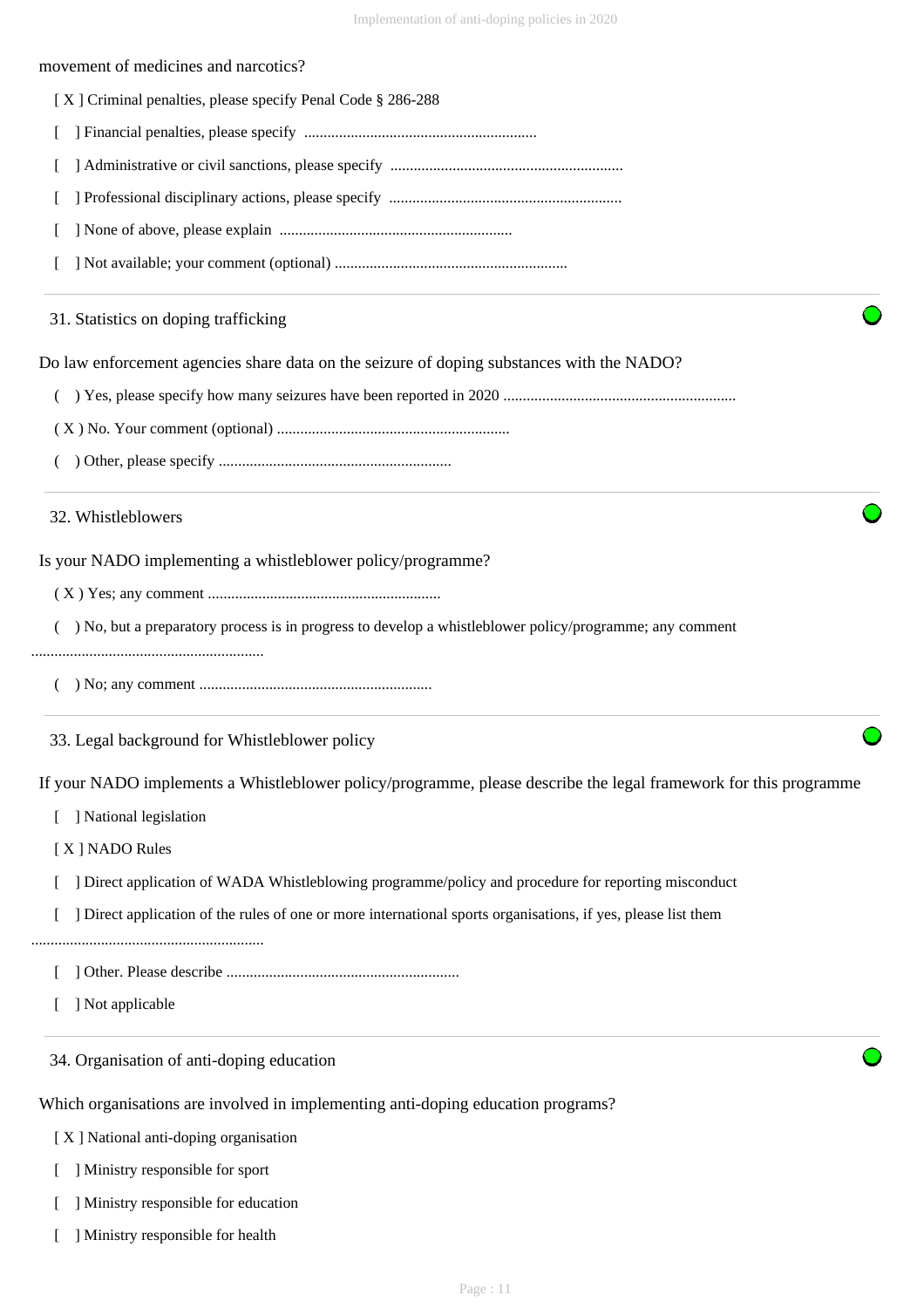- [ ] Other governmental body ............................................................
- [ X ] National sport federations
- [ ] Regional/municipal sport organisations
- [ X ] Universities
- [ X ] Schools
- [ ] Sport clubs
- [ ] Other bodies ............................................................

# 35. Anti-doping education themes



What types of anti-doping message are provided for different target groups?

|                                           | elite<br>athletes | young<br>athletes | recreatio<br>nal<br>athletes      | sports<br>officials | coaches                           | medical<br>personne pupils        | school                            | media                             | general<br>public                 | other                             |
|-------------------------------------------|-------------------|-------------------|-----------------------------------|---------------------|-----------------------------------|-----------------------------------|-----------------------------------|-----------------------------------|-----------------------------------|-----------------------------------|
| National and<br>International anti-       | [X]               | [X]               | $\begin{bmatrix} 1 \end{bmatrix}$ | [X]                 | [X]                               | [X]                               | $\begin{bmatrix} 1 \end{bmatrix}$ | [X]                               | $\begin{bmatrix} 1 \end{bmatrix}$ | $[\ ]$                            |
| doping rules                              |                   |                   |                                   |                     |                                   |                                   |                                   |                                   |                                   |                                   |
| Harm of doping to                         | [X]               | [X]               | [X]                               | [X]                 | [X]                               | [X]                               | [X]                               | [X]                               | [X]                               | $\begin{bmatrix} 1 \end{bmatrix}$ |
| the spirit of sport                       |                   |                   |                                   |                     |                                   |                                   |                                   |                                   |                                   |                                   |
| Athletes and                              | [X]               | [X]               | $\begin{bmatrix} 1 \end{bmatrix}$ | [X]                 | [X]                               | [X]                               | $\begin{bmatrix} 1 \end{bmatrix}$ | [X]                               | $\begin{bmatrix} 1 \end{bmatrix}$ | $\begin{bmatrix} 1 \end{bmatrix}$ |
| athlete support                           |                   |                   |                                   |                     |                                   |                                   |                                   |                                   |                                   |                                   |
| personnel's rights                        |                   |                   |                                   |                     |                                   |                                   |                                   |                                   |                                   |                                   |
| and responsibilities                      |                   |                   |                                   |                     |                                   |                                   |                                   |                                   |                                   |                                   |
| Consequences of                           | [X]               | [X]               | [X]                               | [X]                 | [X]                               | [X]                               | [X]                               | [X]                               | [X]                               |                                   |
| doping, including                         |                   |                   |                                   |                     |                                   |                                   |                                   |                                   |                                   |                                   |
| sanctions, health                         |                   |                   |                                   |                     |                                   |                                   |                                   |                                   |                                   |                                   |
| and social                                |                   |                   |                                   |                     |                                   |                                   |                                   |                                   |                                   |                                   |
| consequences                              |                   |                   |                                   |                     |                                   |                                   |                                   |                                   |                                   |                                   |
| Substances and                            | [X]               | [X]               | [X]                               | [X]                 | [X]                               | [X]                               | $[$ $]$                           | [X]                               | $\begin{bmatrix} 1 \end{bmatrix}$ | $\begin{bmatrix} 1 \end{bmatrix}$ |
| methods on the                            |                   |                   |                                   |                     |                                   |                                   |                                   |                                   |                                   |                                   |
| Prohibited List                           |                   |                   |                                   |                     |                                   |                                   |                                   |                                   |                                   |                                   |
| Doping control<br>procedures              | [X]               | [X]               | $\begin{bmatrix} 1 \end{bmatrix}$ | [X]                 | [X]                               | [X]                               | $\begin{bmatrix} 1 \end{bmatrix}$ | $\begin{bmatrix} 1 \end{bmatrix}$ | $\begin{bmatrix} 1 \end{bmatrix}$ | $\begin{bmatrix} 1 \end{bmatrix}$ |
| Therapeutic use                           | [X]               | [X]               | $\begin{bmatrix} 1 \end{bmatrix}$ | [X]                 | [X]                               | [X]                               | $\begin{bmatrix} 1 \end{bmatrix}$ | [X]                               | $\begin{bmatrix} 1 \end{bmatrix}$ | $\begin{bmatrix} 1 \end{bmatrix}$ |
| exemptions<br>(TUEs)                      |                   |                   |                                   |                     |                                   |                                   |                                   |                                   |                                   |                                   |
| Applicable<br>whereabouts<br>requirements | [X]               | $[\ ]$            | $\overline{a}$<br>$\overline{1}$  | [X]                 | $\begin{bmatrix} 1 \end{bmatrix}$ | $\begin{bmatrix} 1 \end{bmatrix}$ | $\begin{bmatrix} 1 \end{bmatrix}$ | [X]                               | $\begin{bmatrix} 1 \end{bmatrix}$ | $\begin{bmatrix} 1 \end{bmatrix}$ |

# 36. Nutritional supplements

What measures have been taken to address the problems related to nutritional supplements in sport?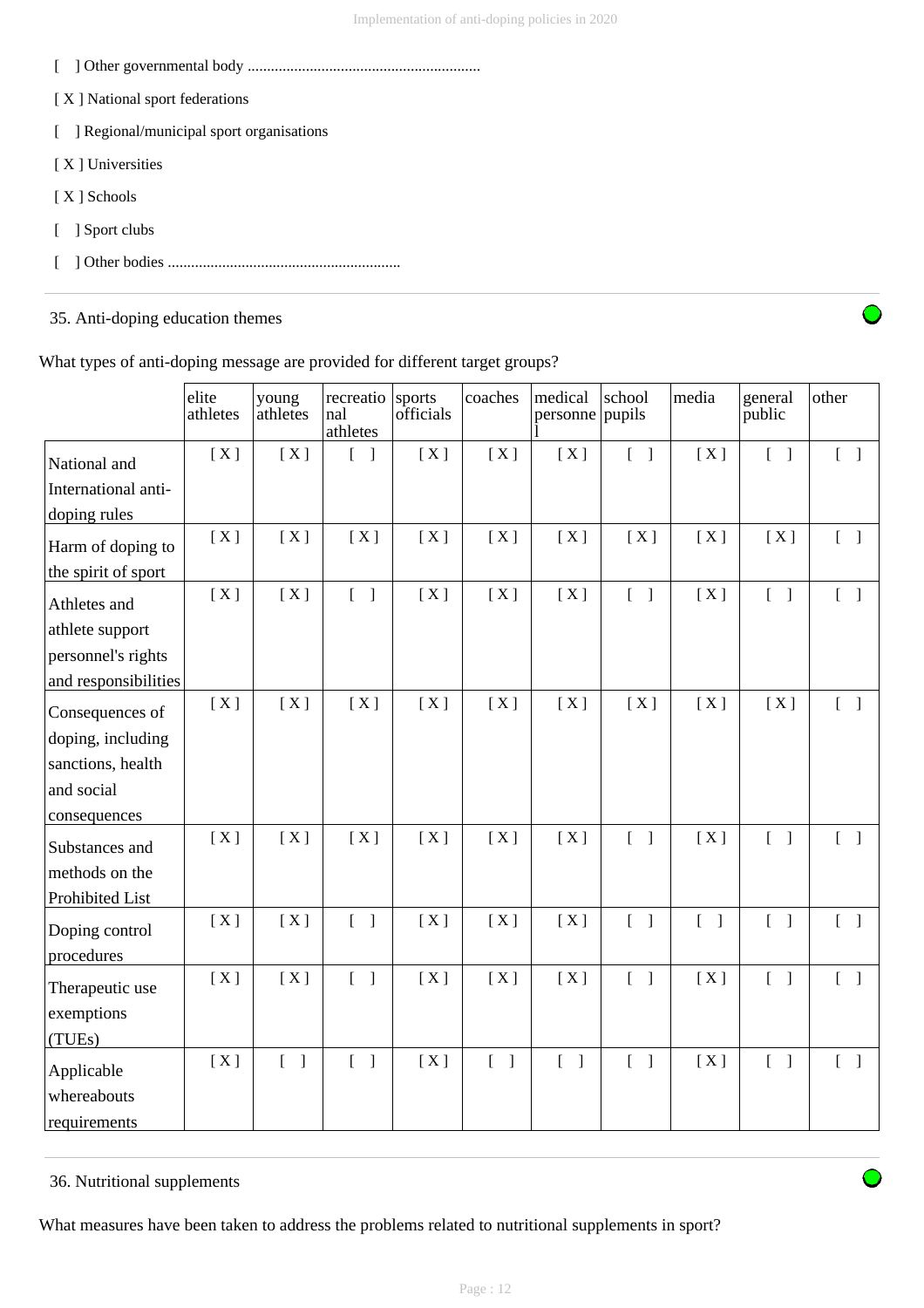- [ ] Restrict availability
- [ ] Control of production
- [ ] Provide quality assurance
- [ ] Comprehensive labelling
- [ ] Limit advertising and promotion
- [ X ] Educational and informational measures
- [ ] Other, please specify: ............................................................

#### 37. Anti-doping research

Has any anti-doping research been undertaken or supported?

- ( ) Yes; your comment (optional) ............................................................
- ( X ) Yes, to a limited extent; your comment (optional) ............................................................
- ( ) No; your comment (optional) ............................................................
- 38. Areas of anti-doping research

What are the areas of anti-doping research?

- [ ] Doping prevention
- [ ] Detection methods

[ X ] Behavioural and social aspects of doping

- [ X ] Health consequences of doping
- [ ] Physiological and psychological training programmes
- [ ] Emerging substances or methods
- [ ] Alternative testing methods
- [ ] None
- [ ] Other; your comment (optional) ............................................................

# 39. Publication of anti-doping research

How many articles with the results of this research have been published in peer-reviewed scientific journals? Please upload a summary or share links to resources, if available

[ ] in 2020; your comment (optional) ............................................................

[X] Data not available

#### 40. International agreements

Has your country signed any agreements with other Anti-Doping Organisations (ADOs) or agreements on anti-doping with any other organisation or State concerning the following:

> Yes or No; if applicable please explain or upload the document (below)